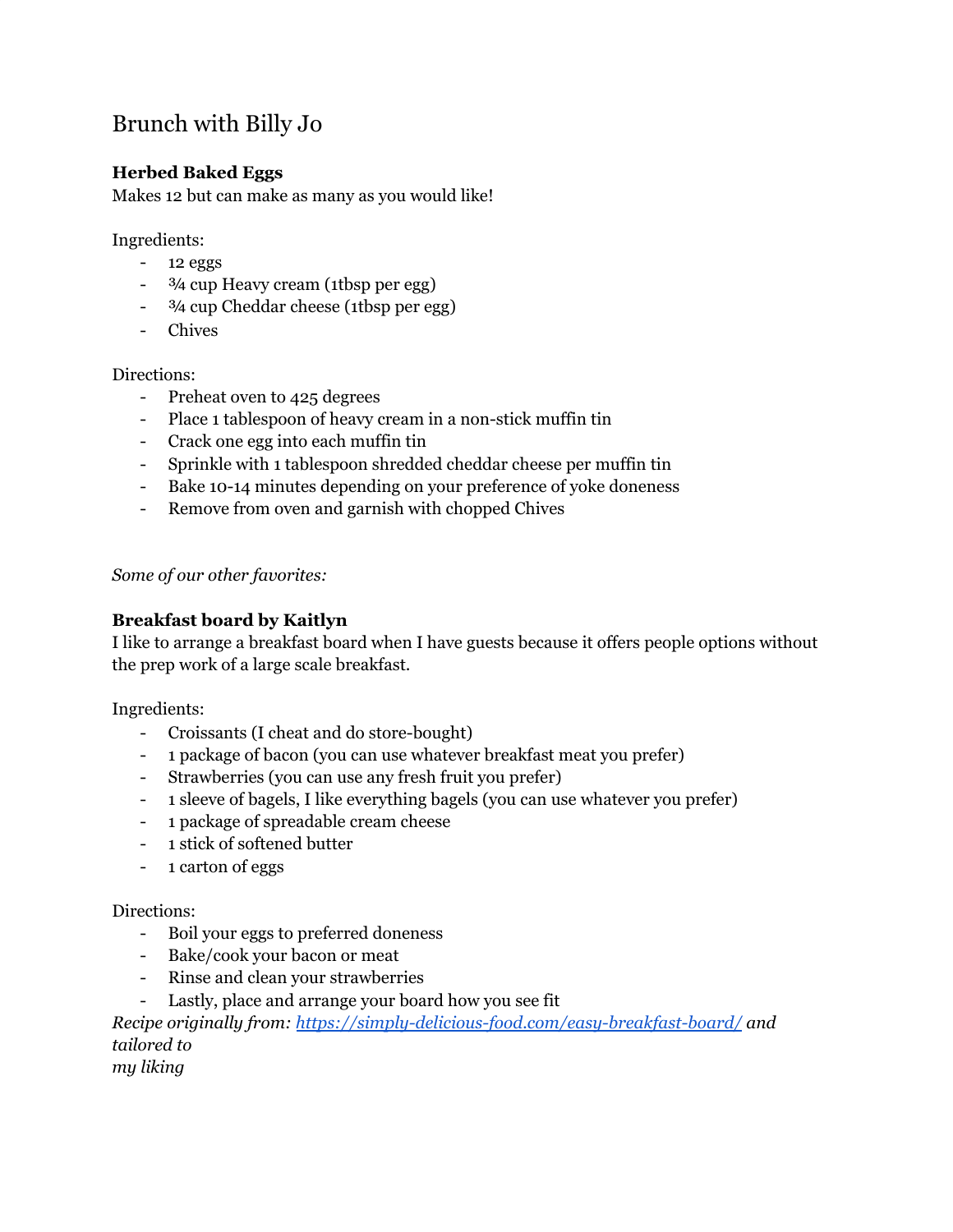# **Raspberry White Chocolate Chip Muffins by Harley**

Makes 12 muffins

Ingredients:

- $-1$  egg
- 2 cups Original Bisquick mix
- ⅔ cup milk
- $\frac{1}{2}$  cup white baking chips
- ⅓ cup sugar
- 2 tablespoons vegetable oil
- 1 cup raspberries

Directions:

- Heat oven to 400°F. Grease bottoms only of 12 regular-size muffin cups, or place paper baking cup in each muffin cup.
- Beat egg slightly in a medium bowl. Stir in remaining ingredients except for raspberries just until moistened. Gently stir in raspberries. Divide batter evenly among cups.
- Bake 15 to 18 minutes or until golden brown. Cool 5 minutes; remove from pan.

# **Fruit Crepes by Laurie**

Prep work:

Cut up your fruit of choice to use as the filling

Optional: melt squares of German Sweet Chocolate and heavy cream (just enough cream to make it smooth when it's melted. Don't add the cream after.) Melt in the microwave for 30 seconds.

Cream filling recipe:

1 cup heavy cream or whipping cream

1 ½ teaspoons of vanilla

A little under a ¼ cup of cream cheese

3 tablespoons of confectioner's sugar

Approximately ¼ cup of regular sugar

Mix all of this on the highest speed of your mixer until the mixture is firm and can make peaks if you pull a spoon up through it.

The Crepe:

Use whatever recipe you prefer to make crepes or buy them premade. I prefer Simply Crepes mix. (Located in Canandaigua for me, but there are more restaurants in the greater Rochester area and at least one in the Carolinas somewhere.)

- Rub a very thin coat of vegetable oil on the pan.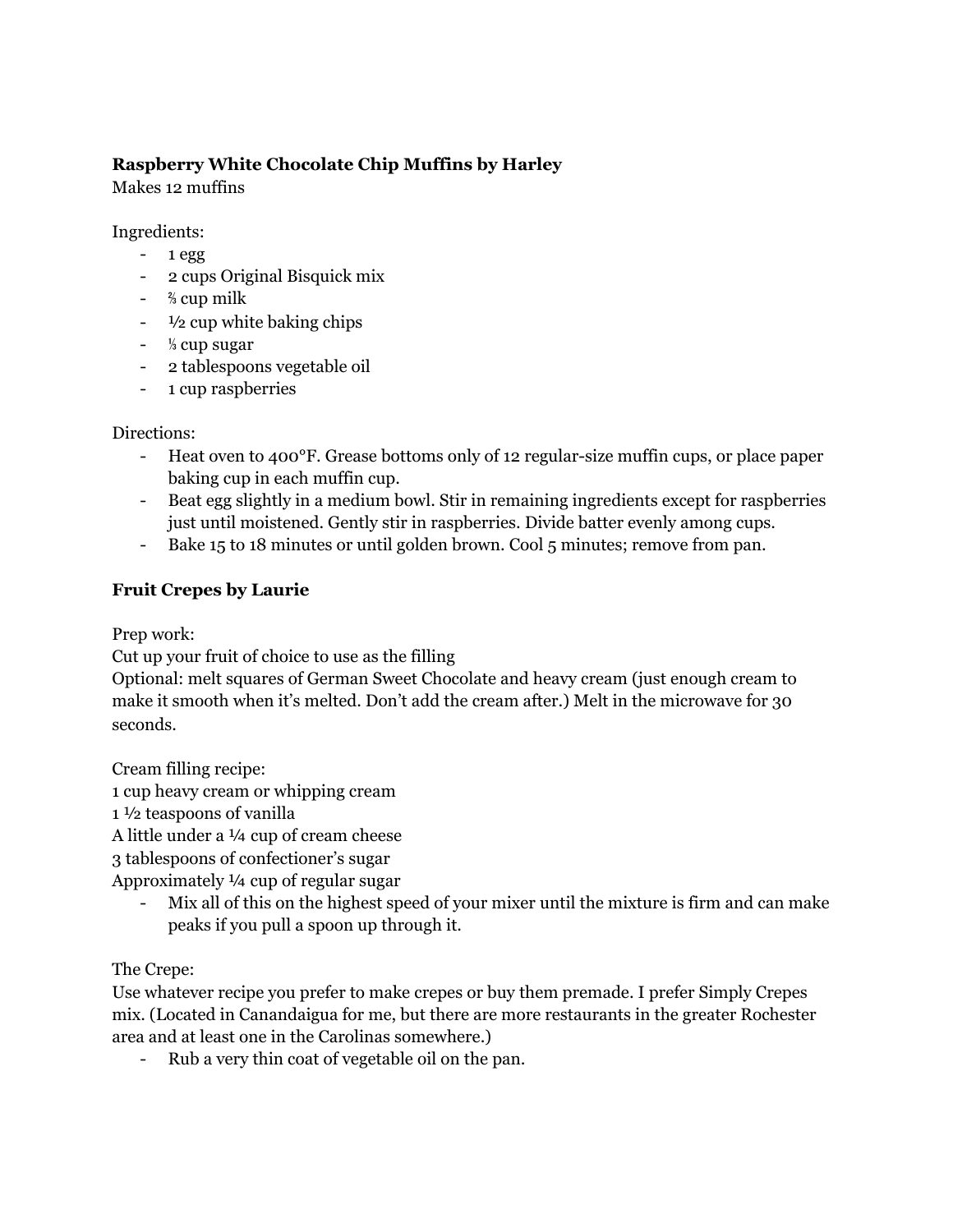- Heat pan on medium (You may need to adjust this depending on if you have an electric or gas stove. I prefer using an 8-10" cast-iron skillet. Particularly if you use a cast-iron skillet, let it get very hot before you add crepe mix.)
- Pour a very thin layer of crepe mix in the middle of the pan, then spread out to the edges. Cook the crepes just until they have light tan marks on them. This will be fast…it could be less than a minute. Keep checking them. Flip and cook for a shorter time on the second side. You don't want them to cook too much or they'll dry out.

Layering the Yumminess on the Crepe:

- Layout your crepe
- Spread a layer of melted German Sweet Chocolate (my daughter uses Nutella, instead)
- Add fruit of your choice down the middle of the crepe
- Add a layer of the cream
- Pick up one side of the crepe and fold it over the fruit. Overlap the other side, then use a couple of toothpicks to hold it in place.
- Enjoy!

Other options for fillings:

- Make it a lunch: add your choice of meat and other fillings to make a lunch or dinner crepe.
- Big Mac crepes with ground beef, American Cheese, chopped dill pickles, shredded lettuce, diced onion, and Thousand Island dressing.
- Chicken Cordon Bleu Crepe add hot diced chicken, a thin layer of deli ham, and add swiss cheese. Warm-up in the oven to melt the cheese. Optional: put it on a bed of steamed spinach greens and add Alfredo sauce
- Veggie Crepe Have at it with whatever fillings you like.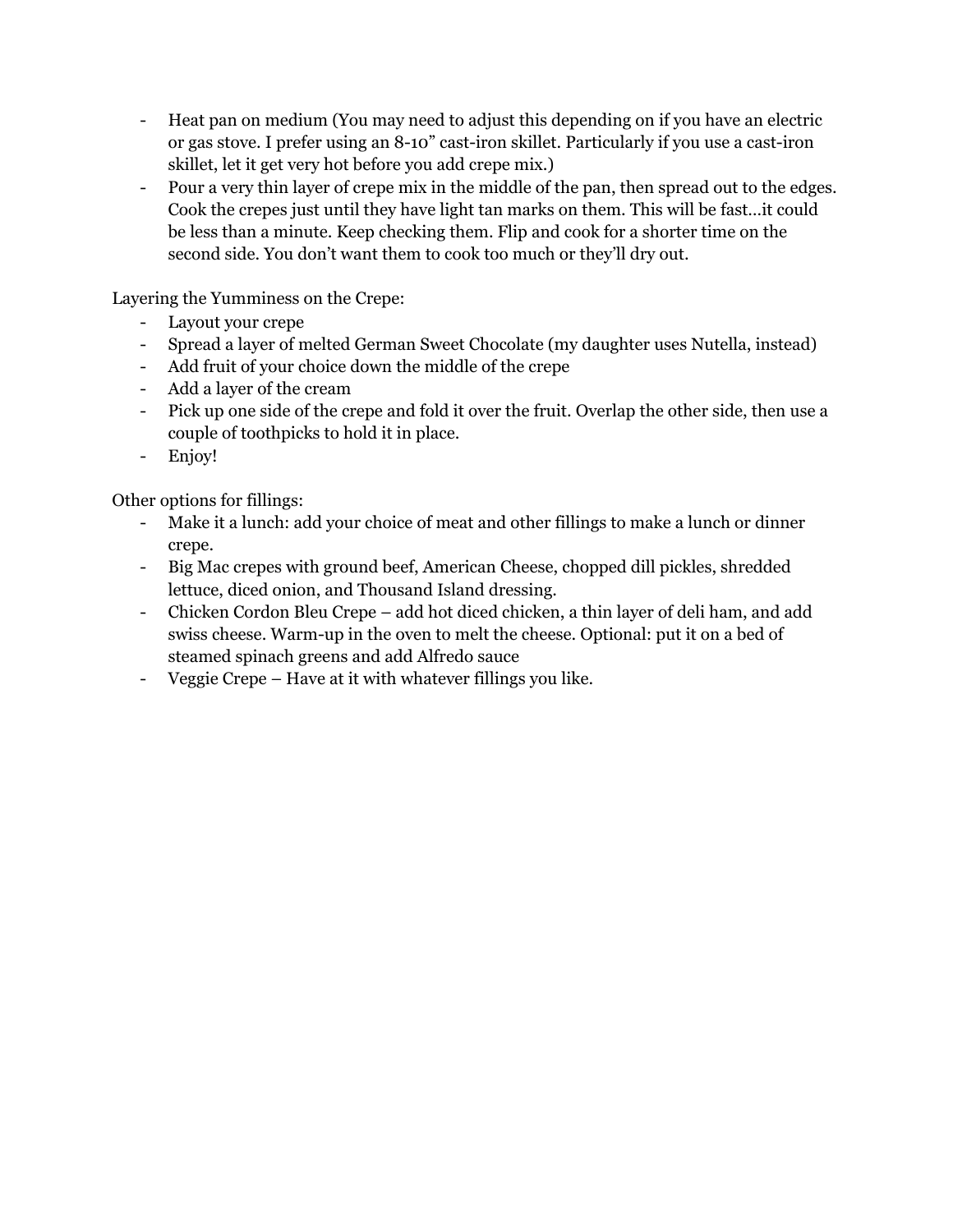# Lunch with Laurie

## **Frontega Chicken Panini**

Think Panera knock off!

Ingredients:

- ¼ ⅓ cup shredded or diced chicken breast
- Thin sliced red onion
- Sliced or shredded mozzarella or provolone cheese
- Sliced tomato
- Focaccia or Sour Dough Bread
- Optional: Chipotle Mayo

#### Directions:

- Use a panini maker or frying pan. Preheat the panini maker or pan until hot (cast iron skillet is best if you have it)
- Put a very thin coating of olive oil on either one
- Layer the ingredients above in this order on your panini maker or pan:
	- Slice of the bread
	- Mozzarella cheese
	- Shredded chicken
	- Onion
	- Tomato
	- Another layer of cheese
	- Top slice of bread
- Heat this until the cheese melts.

#### *Some of our other favorites:*

## **Harvest Turkey Panini by Billy Jo**

Ingredients:

- Leftover Thanksgiving Bread or stuffing cut into slices
- Leftover roast turkey
- Leftover cranberry relish
- Sliced apples
- Sliced Brie Cheese

- Heat your panini grill to high
- Butter one side of each slice
- Spread the relish on the un-buttered side of each slice of bread
- Layer turkey; apples and cheese
- Press in the panini maker until brown
- Slice and enjoy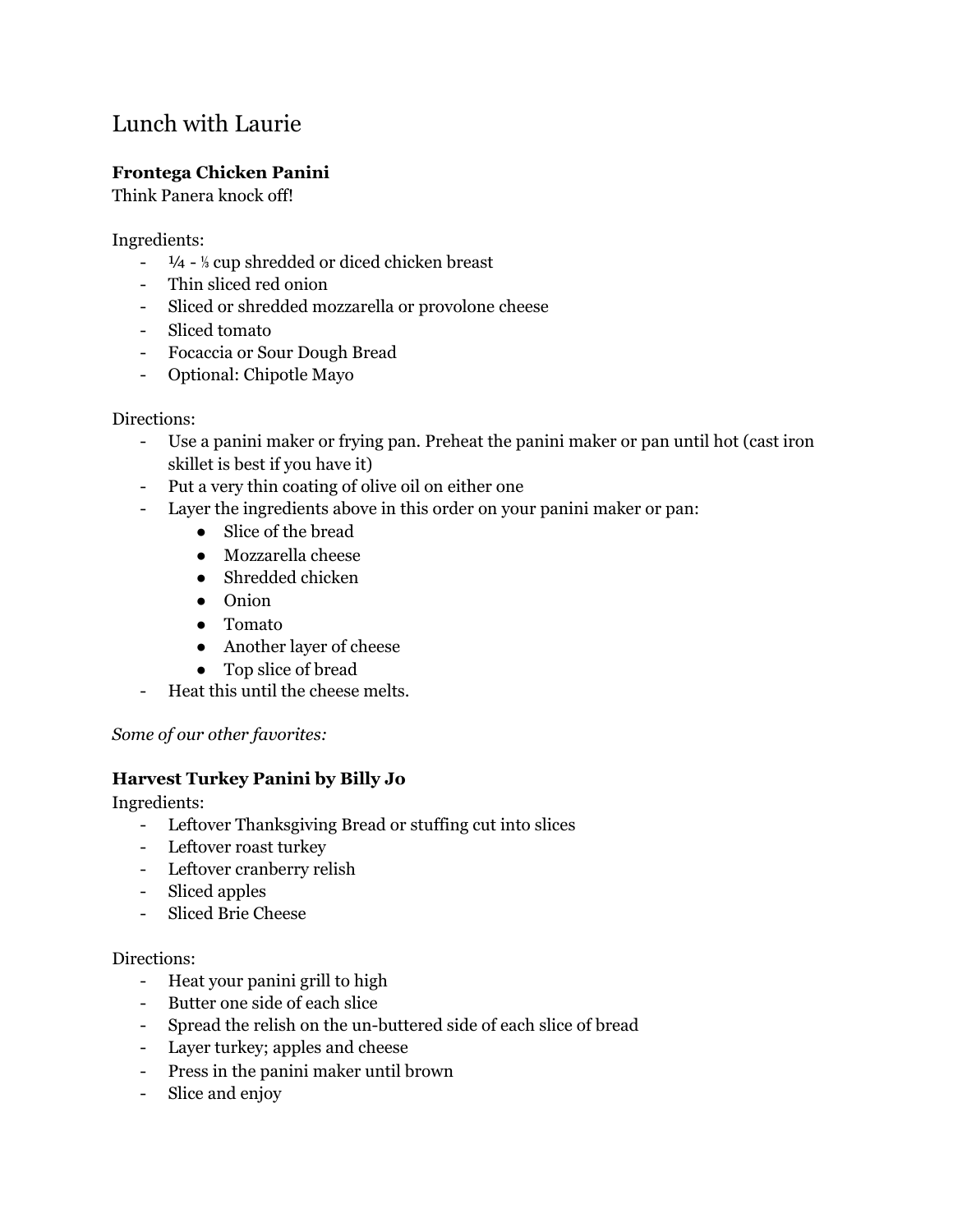# **Leftover stuffing waffles by Kaitlyn**

I love stuffing, it is my favorite side dish at the holidays. This recipe allows you to repurpose it the next day without feeling like you are constantly eating the same thing over and over, we all know leftovers can be boring.

Ingredients:

- about 3 cups (about 720 ml) leftover stuffing
- 1 large (1 large) egg
- 3 Tablespoons (45 ml) milk, or as needed
- $-1$  cup (240 ml) gravy
- 1 tablespoon (15 ml) maple syrup

#### - Directions:

- In a bowl, mix together the stuffing and egg. If the batter is too thick, add a bit of milk to help make the stuffing batter more spreadable, but it should still be a thicker batter.
- Preheat your waffle baker and spray with nonstick cooking spray. Spread about 1/2 cup stuffing mixture across the surface of the waffle iron. Cook until both sides are crisp, about 10-14 minutes. These waffles will take a little more time to cook.
- Repeat with the remaining batter until all waffles are cooked.
- Warm the gravy. Mix in the maple syrup. Serve the waffles warm with the maple gravy poured on top.

I like to add leftover turkey or ham to this and make a slider/sandwich.

## **Pizza Grilled Cheese by Harley**

A yummy twist on a classic favorite!

Ingredients:

- 4 slices of your choice of sliced bread: sourdough, white, wheat, etc.
- 8 tbsp pizza sauce
- 4-8 slices of mozzarella cheese (or shredded)
- Pepperoni, salami, or whatever toppings you prefer
- 4 tbsp butter

- Butter each slice of bread on one side
- Spread pizza sauce on the two slices of bread without butter.
- Add mozzarella cheese, meat (or other toppings).
- Add more mozzarella and pizza sauce.
- Heat a frying pan over medium. Cook each sandwich for about 3-5 minutes per side.
- Enjoy!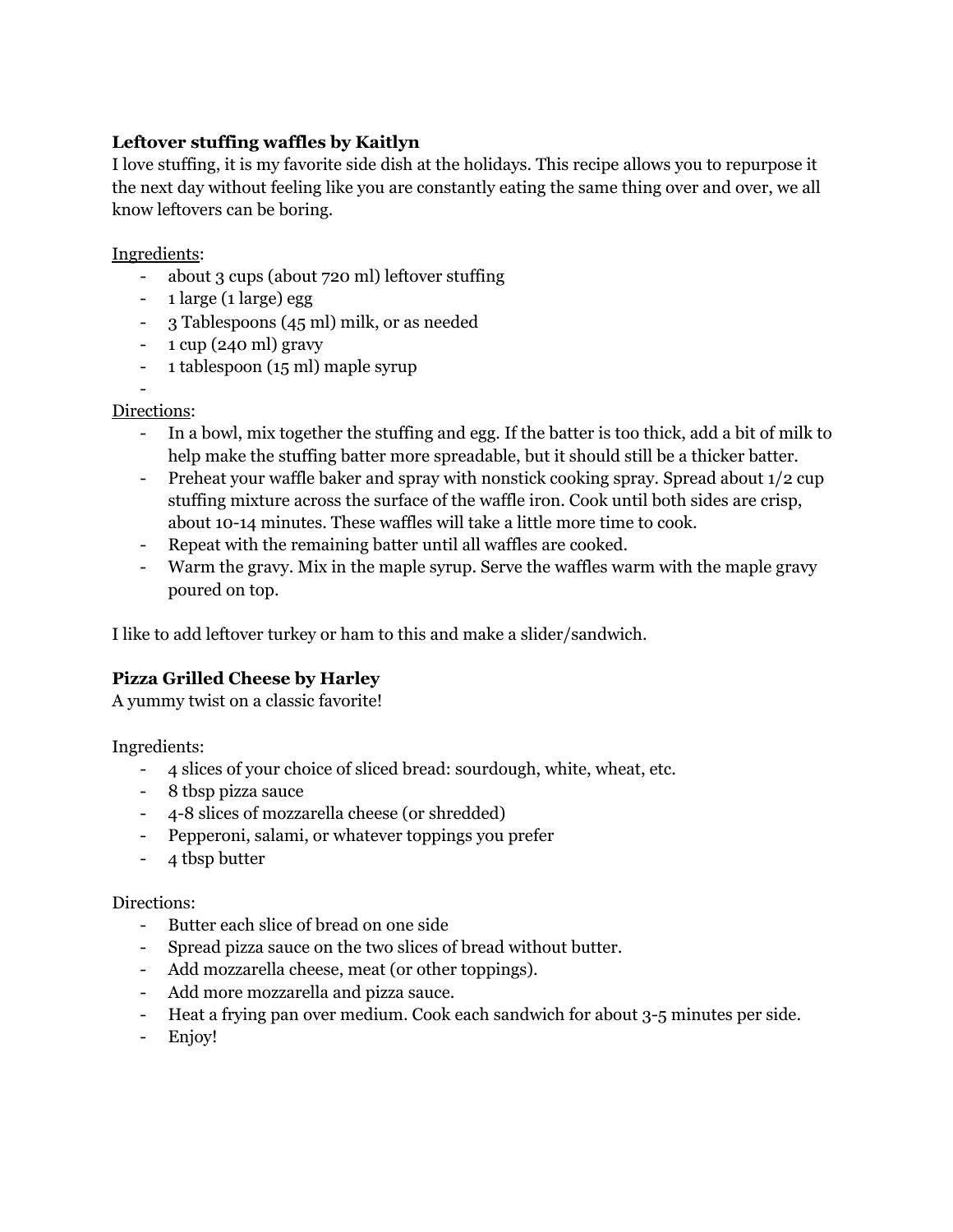# Cookies with Katie

# **Christmas toffee bars**

This cookie recipe is so easy to make, basically foolproof, and easy to customize. It is a crowd-pleaser and easy to put together when you maybe need a last-minute dish to pass.

#### Ingredients:

- 4 ounces saltine crackers
- 1 cup butter
- 1 cup brown sugar
- 2 cups semisweet chocolate chips

#### Directions:

- Preheat oven to 400 degrees
- Grease your cookie sheet
- Line cookie sheets with saltine crackers to fill the entire sheet
- Combine your butter and brown sugar and bring to a boil for 3 minutes
- Immediately pour over the saltine crackers so it is completely covered
- Bake in the preheated oven for 5 to 7 minutes
- Remove from oven and cover with chocolate chips
	- Let the chips sit on top for a few more minutes
- Once the chocolate chips have melted spread evenly over the saltine crackers
- Let cool completely or add toppings to your liking
	- Fun topping suggestions:
		- Nuts
		- Peppermint
		- Pretzels
		- Sprinkles

#### *Some of our other favorites:*

## **Grandma Flora's Peanut Butter Fudge by Billy Jo**

#### Ingredients:

- 3 ½ Cups Sugar
- 12 oz. evaporated milk
- 16-18 oz. Peanut Butter

- Put the above in a saucepan over low- medium heat for 10-12 minutes until soft ball stage
- Take off heat and add 16 to 18 ounces of Peanut Butter
- Stir and push into a square pan
- Cool completely and cut into squares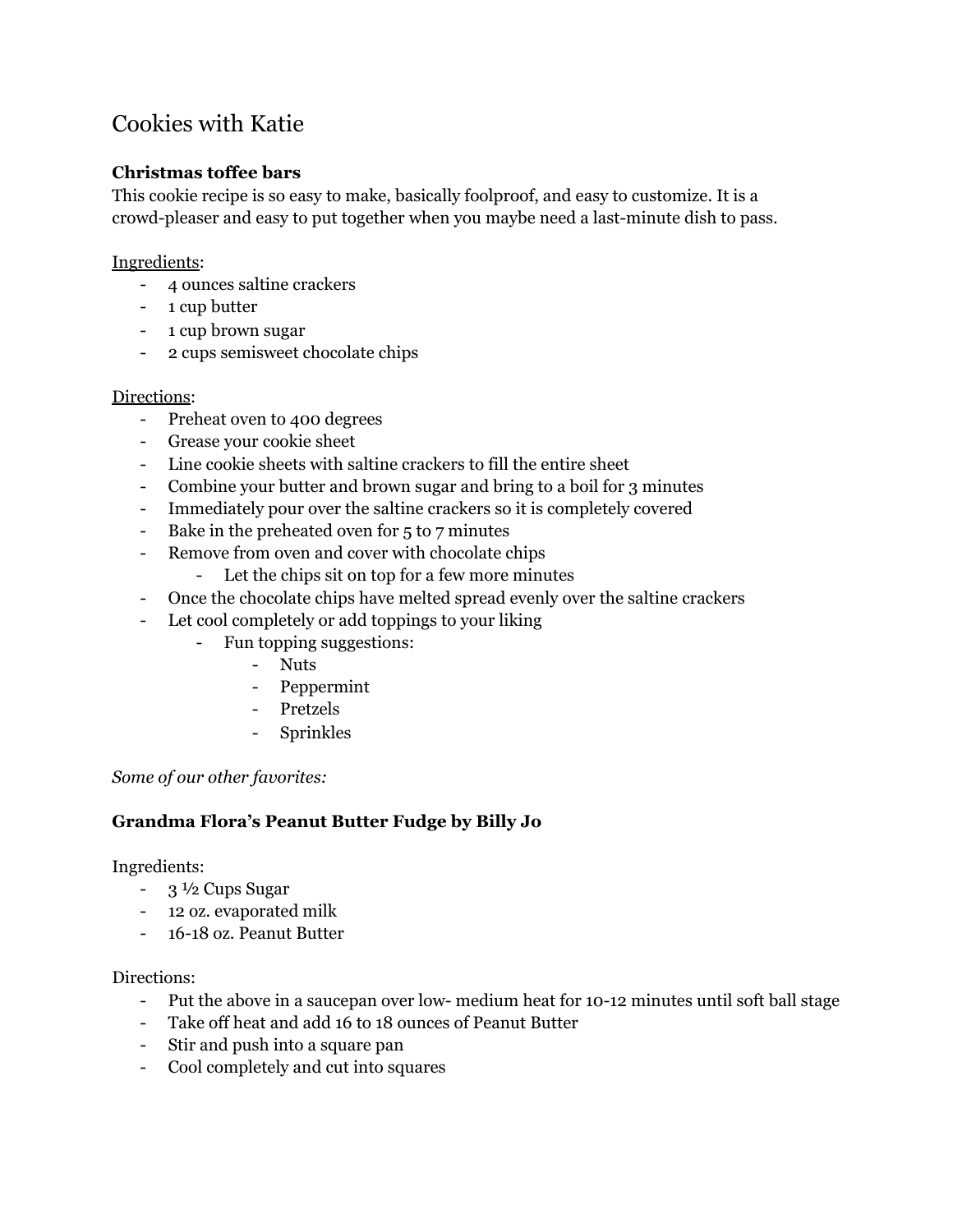## **No-Bake Cookies by Harley**

Ingredients:

- 1 stick butter (approx. 113 grams)
- 2 cups sugar
- $\frac{1}{2}$  cup milk
- $-1/4$  cup cocoa
- 1 cup peanut butter
- 2 tsp vanilla
- 3 cups quick cook oats
- $\frac{1}{4}$  tsp salt

#### Directions:

- To start, stir together oats and salt in a large bowl and then set aside.
- In a small saucepan, over medium-high heat, whisk together butter, sugar, milk, and cocoa. Bring the mixture to a boil for about a minute and then remove from heat. Whisk in peanut butter and vanilla until well combined.
- Pour chocolate peanut butter mixture over oats and stir until combined
- Line a baking sheet with wax paper. Drop the cookies onto the wax paper using a medium cookie scoop.
- Let the cookies cool on the countertop and then store in the refrigerator once cookies are cool and dry.

## **Church Window Cookies by Laurie**

Ingredients:

- 12 oz semi-sweet chocolate chips
- 10 oz of multi-colored mini marshmallows
- 1 stick of butter or margarine
- Confectioner's sugar

#### Optional additions:

- Walnuts (Pecans or almonds could probably be used instead)
- Coconut
- Raisins

- Melt chocolate chips and butter
- Allow to cool so it's lukewarm (so marshmallows won't melt)
- Stir in marshmallows (and any other optional ingredients except coconut that goes on top later)
- Divide the "batter" into two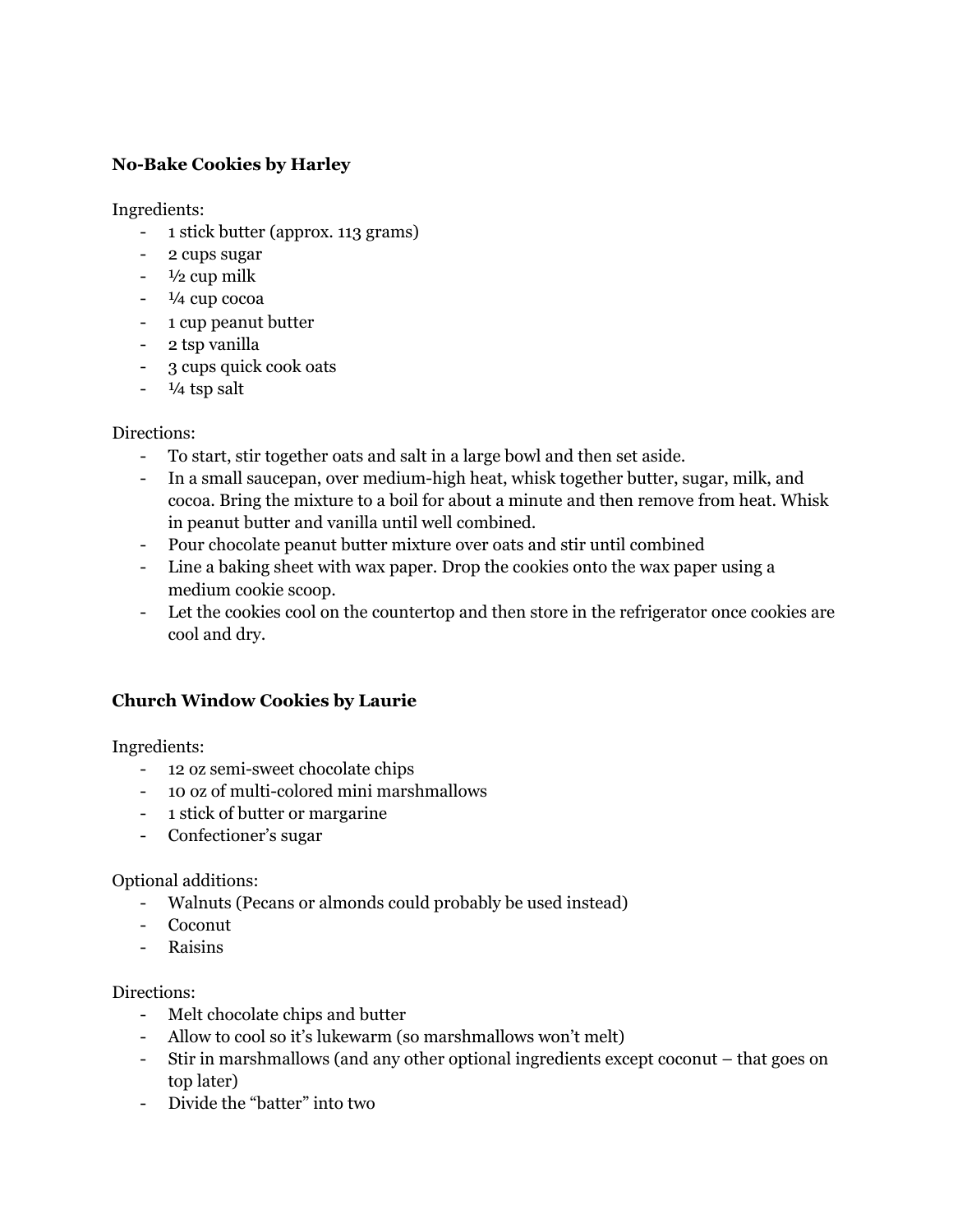- Sprinkle confectioner's sugar on waxed paper
- Put half of the dough on the waxed paper and roll the waxed paper to form a "log".
- Put coconut on the waxed paper and roll the log in the coconut. (Coconut is an optional addition)
- Wrap the log in the waxed paper and close off ends.
- Refrigerate until the chocolate is hardened enough to slice with a sharp knife.
- Slice to desired thickness. (The cookies will look like stained glass windows.)
- Enjoy!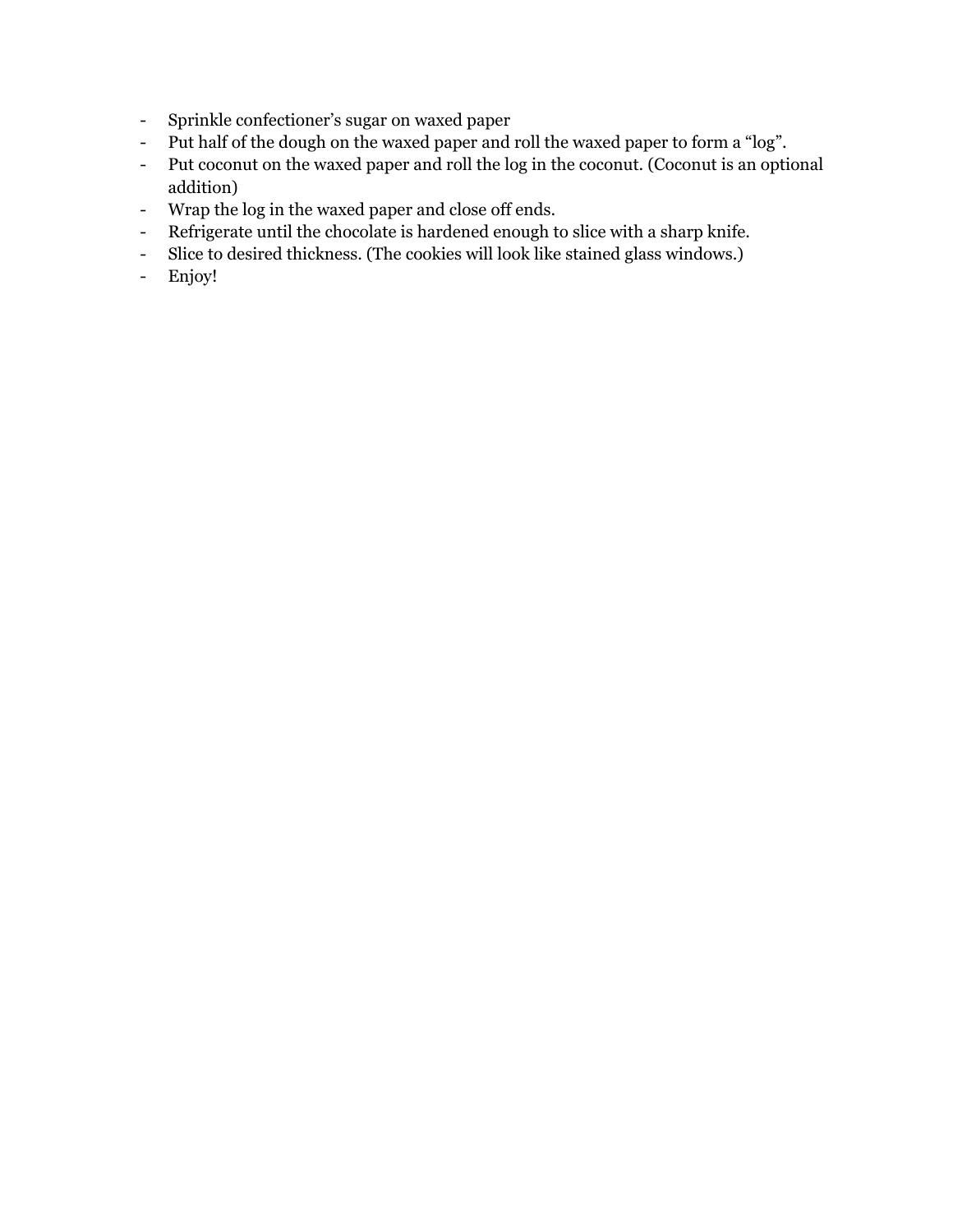# Happy Hour with Harley

## **Christmosas**

Ingredients:

- 2 Granny Smith apples, chopped
- 1 c. whole fresh cranberries
- 1 c. green grapes, halved
- 1 c. pomegranate seeds
- 1 c. sparkling grape juice
- 1 (750-ml.) bottle Champagne, Prosecco, or sparkling wine -You can substitute this for more sparkling grape juice or ginger ale for a mocktail!

#### Directions:

- Cut apples and grapes
- In a large pitcher or punch bowl, combine apples, cranberries, grapes, and pomegranate seeds. Pour sparkling grape juice and Champagne over ice and fruit.
- Stir well to serve

#### Subsititions:

- Gingerale for champagne
- Freeze cranberries or grapes to serve as ice cubes to keep your drink cool
- Add orange or lime slices

## *Some of our other favorites:*

## **Baileys Apple Chai Pie by Billy Jo**

#### **Ingredients:**

- Hot Spiced Chai Tea
- Splash of Bourbon
- 1.5oz Baileys Apple Pie
- Apple slices
- Cinnamon stick
- Cinnamon

- Heat Chai Tea
- Add a splash of bourbon and Baileys pour
- Garnish with sliced apple, cinnamon stick and pinch of cinnamon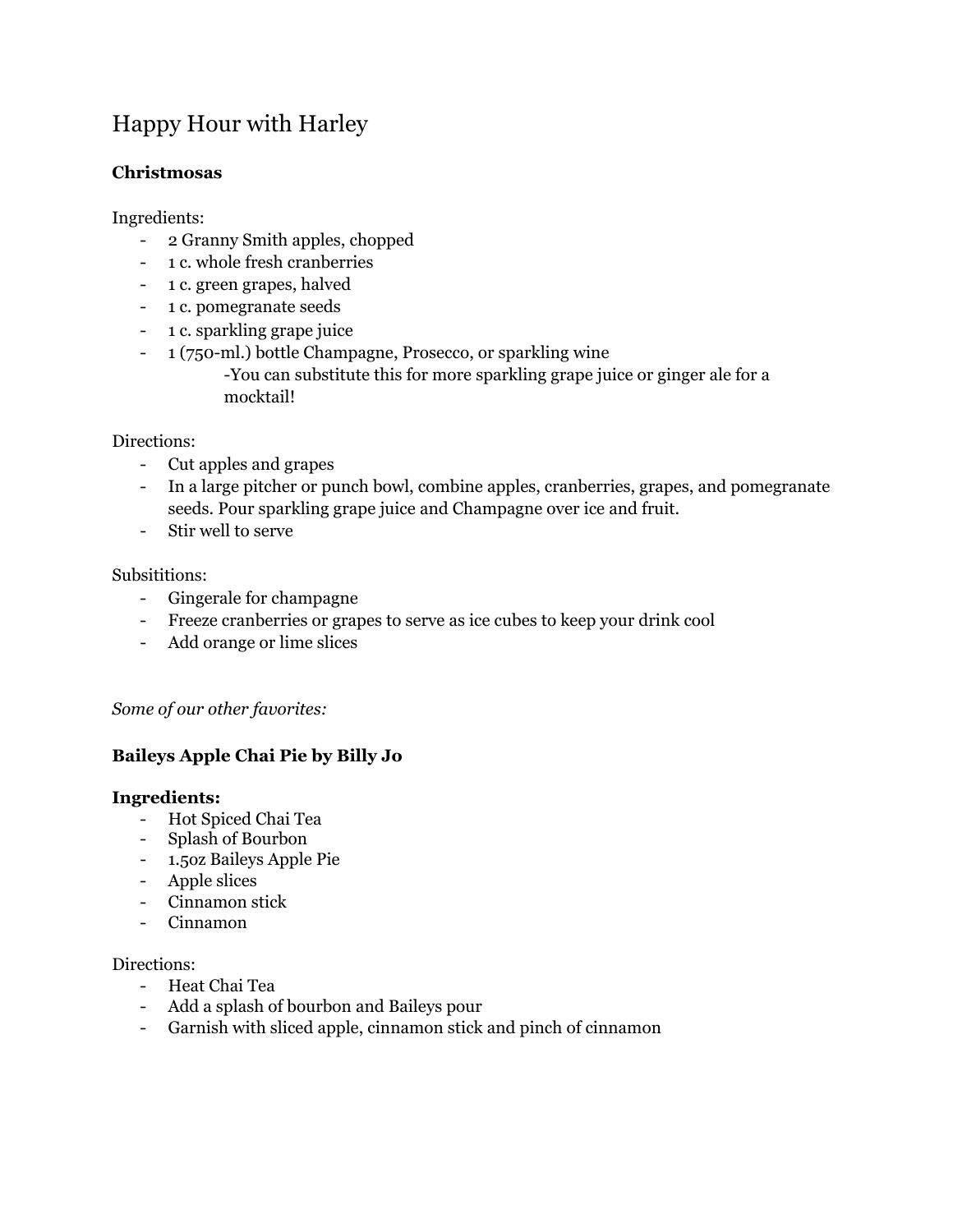# **Gingerbread Hot Toddy by Kaitlyn**

After our trip to Ireland, Jameson Whiskey has been a staple in our house, even more so than before. I love gingerbread and I love whiskey, so I thought why not try a gingerbread hot toddy to cozy up with and sip on after a day out in the cold. This recipe is tasty and simple!

#### Ingredients:

- $\frac{3}{4}$  cup of water
- Celestial Bengal Spice tea bag
- 1 ½ ounce Jameson Whiskey
- Honey to taste
	- Use maple syrup to make this vegan
- Lemon to taste

## Directions:

- Boil water and steep tea in your mug to your liking
- Add whiskey
- Add lemon juice and honey to taste
- Sip and enjoy!

## **Teetotaler Punch by Laurie**

For those who don't care for alcohol, this is a yummy option!

Ingredients:

*Punch for 2-4 people (Use small cans or bottles)*

- 1 orange soda
- 1 ginger ale
- 2 small cans of pineapple juice
- 4 tablespoons of Frozen concentrated orange juice
- ¼ cup of frozen strawberries

## Directions:

- Mix all ingredients then add more pineapple, OJ, strawberries to individual taste. Serve over ice.

-

Optional:

- Add a dollop of your favorite flavor of sherbet to the top.
- If you're just pretending to be a teetotaler or you want to spike it, cut the amount of ginger ale in half and add some champagne instead.

## *Punch for a party*

Ingredients:

- 2 liter of orange soda
- 2 liter of ginger ale
- Large can of pineapple juice